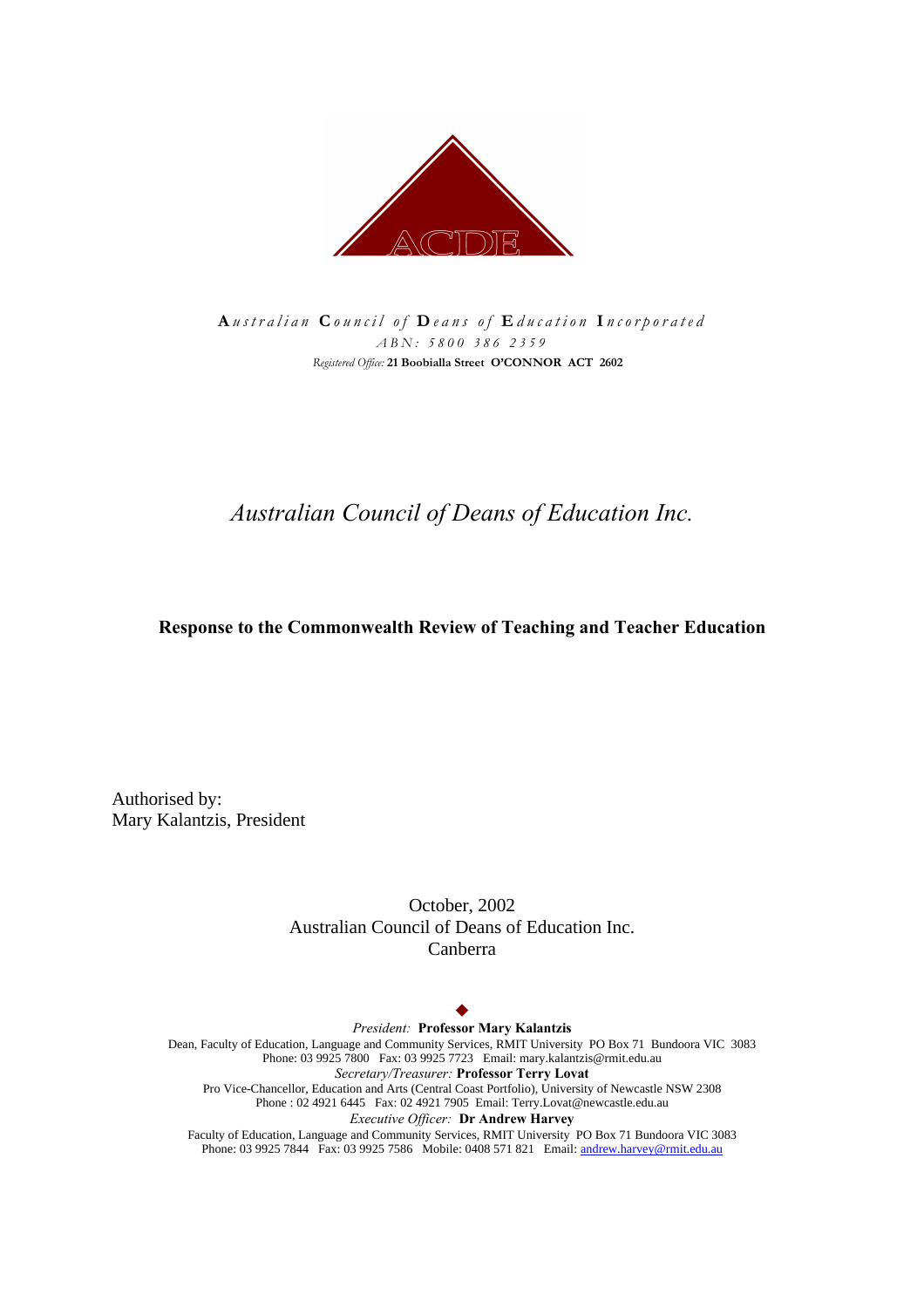## **Preamble**

*'It's amazing how many people teach these days', I said. 'There is a teacher for every person. Everyone I know is either a teacher or a student. What do you think it means?'* (from Don DeLillo, *White Noise*)

The following submission needs to be viewed in context. Elsewhere, the Australian Council of Deans of Education has argued that nations will in future be measured not by their fixed assets, but by the skills and knowledge of their workforce (ACDE 2001). In *New Learning: A Charter for Australian Education* (ACDE 2001), the Council claimed that lifelong and lifewide learning will be the reality for most, and that the majority of future workers will be knowledge workers in the broad sense. Tracing the shifting cultural, commercial and technological conditions of the twenty-first century, *New Learning* argued the need for greater investment in education, and greater recognition of the role of educators in society. Within this new environment, the Council contended that the role of educators will need to be reconceptualised, that teacher education will need to broaden its focus, and that teaching itself will become recognised as perhaps the central profession of the knowledge economy.

The following recommendations in the Council's submission to the Review arise out of a broad ACDE vision, which recognises education as the key to economic prosperity, social cohesion and the promise of democracy. In the knowledge economy, effective learners will be imbued not only with a specific skills set, but with a range of attitudes and values which reflect an emphasis on teamwork, flexibility and diversity. In this context, teacher education programs will need to promote both autonomous and collaborative learning, and to prepare future teachers for learning experiences throughout and across their lives. Teaching 'should be designed for what it is – a highly flexible and in-demand set of human attributes transferable right across the knowledge economy' (ACDE 2001; 112).

Within this submission, questions of supply, remuneration, new pedagogical understandings of teaching, and professional standards are all addressed, and two case studies of innovative teacher education practice are provided for consideration. Many of these views are developed further in *New Learning*, in *Teacher supply and demand to 2005: Projections and context* (Preston 2000), in *Preparing a profession* (ACDE 1998), in numerous ACDE submissions to the 2002 Higher Education Review (available at acde.edu.au), and in Lovat (forthcoming). Beneath the particular concerns addressed here lies an unwavering Council belief that flexibility, lifelong learning, and the centrality of educators to the knowledge economy must all be promoted.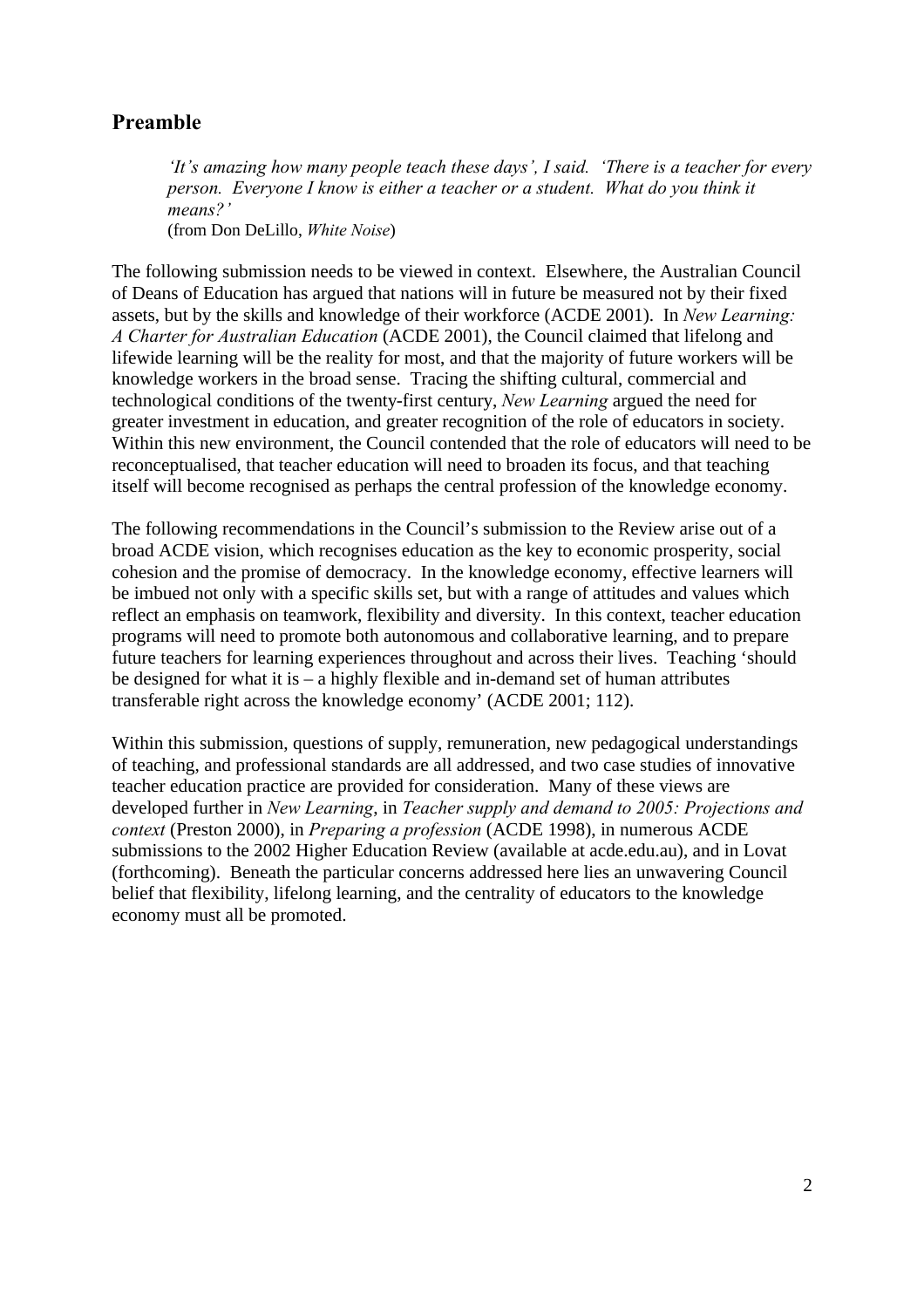## **Supply and Demand**

It was the Australian Council of Deans of Education, through a succession of analytic reports by Barbara Preston, the latest of which is in Preston (2000), which first brought the issue of teacher supply and demand in Australia before a seemingly unaware public, including government and employing systems. Many of the projections made in the mid-to-late 1990s that supply would dry up in differently configured ways across states and territories, as well as teaching specializations, have come to be realized, and now there is a broad acknowledgment of the problem. More recently, MCEETYA has taken up the issue with some urgency, undertaking its own analysis and discussing mechanisms by which the federal funding arm might more strategically target the teacher supply needs of the states and territories. At the centre of this issue lies the universities of Australia and their relative commitment to teacher education. It is widely estimated that there is only a portion of the places available for teacher education that were present in the total binary system of the 1980s. The NSW MACQT report (1999) on the impact of commonwealth policy on teacher education estimated the figure at about 2/3, and this may be one of the better figures around the country. This factor may well be relevant to the current Higher Education Review, and particularly to the current funding arrangements which determine university places free of serious discussion or targeting relative to supply needs generally in the community.

With the unified national system (1989), came a more competitive drive, for perceived status in some instances and better funding in others, that drove many universities to turn their backs on teacher education in favour of other areas. While the status of teacher education is now much higher, in the early 1990s, it was seen often to be associated with the former college system rather than having the more explicit connection with the university culture of medicine, law, engineering, etc. For some institutions, this alone was sufficient for the drive away from teacher education. Even where this was not a factor, most universities have struggled one way or another to maintain teacher education because of the shrinkage of federal funding, at one end, and the inordinate cost, especially of practicum, at the other end. With regard to this latter point, a national award dictates that teachers be paid for the supervision of student teachers on practicum. Even without the shrinkage of funding, this always made teacher education more expensive than most other areas in the university profile, this being especially the case because of the relatively low level of funding determined by the so-called DEET weights of 1988. However, with the value of federal funding failing to keep up with escalating costs throughout the 1990s, and then with the deliberate withdrawal of 6% of overall funding from 1996 to 1999, the cost of teacher education is barely able to be sustained and will reach crisis proportions over the next few years without some further injection of funding. This is likely to exacerbate the problems of teacher supply, especially as our already inadequate supply is seen as a prime target by USA, UK and Hong Kong recruiting agencies.

**Recommendation 1: That mechanisms be found which ensure that effective conversation is held between the higher education funding arm of government, universities in their planning profiles, teacher employing systems, and industrial bodies in order to ensure adequacy of training places and mechanisms to address the targets identified in current shortage projections.**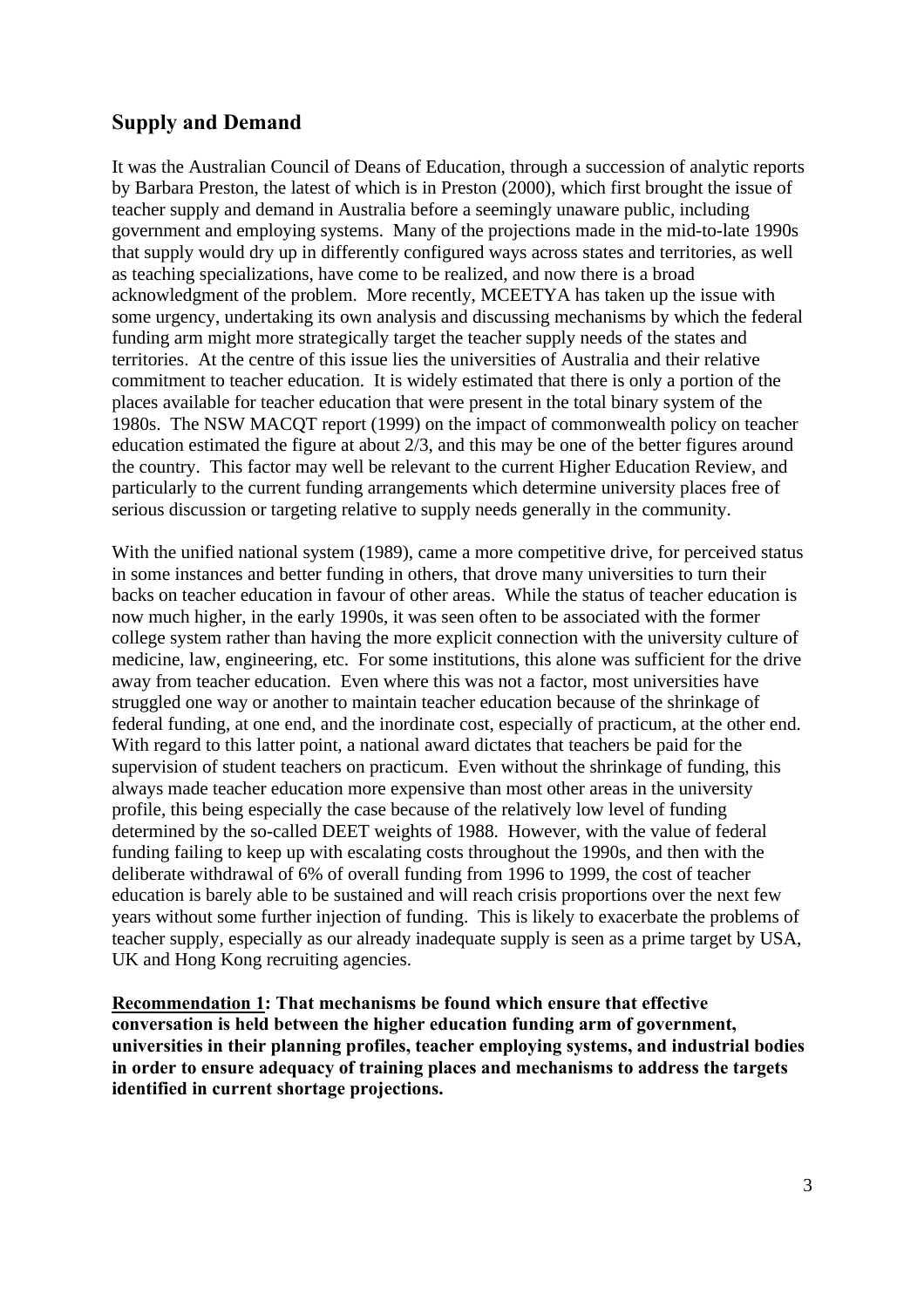## **Remuneration**

Granted the demonstrated shortage of available supply into the complex and highly skilled profession identified above, there is a real problem with remuneration levels in Australia. Of all of the attractions for new teachers to succumb to the wiles of international recruiting agencies, remuneration is the most attractive. However, as *New Learning: A Charter for Australian Education* outlined, Australian teachers and academics earn significantly less than professionals who require similar levels of training, such as doctors and lawyers, yet their work is just as professionally challenging, and equally important in social and economic terms. If education is to perform effectively the tasks which it is assigned in the 'knowledge economy', teachers need to be paid much higher salaries and offered a level of parity with other comparable professions (ACDE 2001: 112).

Overseas comparisons are also instructive. In the USA, UK and Hong Kong, a first year Australian teacher can receive the salary that would eventually come after 8 to 10 years of teaching in this country. Together with incentives associated with rental assistance and other conditions, this has seen thousands of vitally needed teachers, especially in some of our neediest subject areas, committing at least the first 5 or 6 years of their career to a foreign teaching authority. While their experience will likely recoil to the Australian system at some stage, this trend is clearly exacerbating the current shortage of adequate supply, and as clearly the major impact is in the areas of science, mathematics and technology education.

If starting salaries are a problem, salaries in the incremental years and especially beyond the top of the scale are more so, and the dominant Australian salary structures are often archaic in form. Within the Australian context, first year salaries are reasonably competitive with those of other professions like medicine, law and engineering. Within a few short years, however, these latter salaries pull away at a great rate and, beyond the normal 8 to 10 years of an incremental scale for teachers, other professions' salaries multiply at a rate teachers could only dream about. This leaves the teacher ten years out, often in only the early 30s, in what can seem like a 'dead end', with only the possibility of an administrative post to turn to. In Australia, about 70% of the teachers who started at the beginning of the scale have left the profession by the time or soon after they reach this point. This, again, is a major factor in the current shortage of supply, especially in the key areas of science, mathematics and technology where the potential to elevate wages beyond the levels offered by teaching is significantly higher than in most other teaching areas.

As with the issue of standards, the question of remuneration is connected to the status of teaching as a profession. Several points need to be made in this regard. As Vinson has outlined (2002), contemporary teachers have a diverse range of demands placed on them, and generally require a whole range of skills such as counselling and dealing with violent behaviour. These increasing demands, when coupled with a perceived lack of resources and inadequate working environment, can act as a disincentive for younger teachers in particular. A range of improved teacher support mechanisms and resources are required to supplement remuneration increases, to ensure that the profession of teaching is properly valued. In considering these improvements, the status of teaching needs to be seen ultimately in similar terms to professions such as medicine, and policy must aim to raise respect for, and the perceived importance of, teaching in the wider community.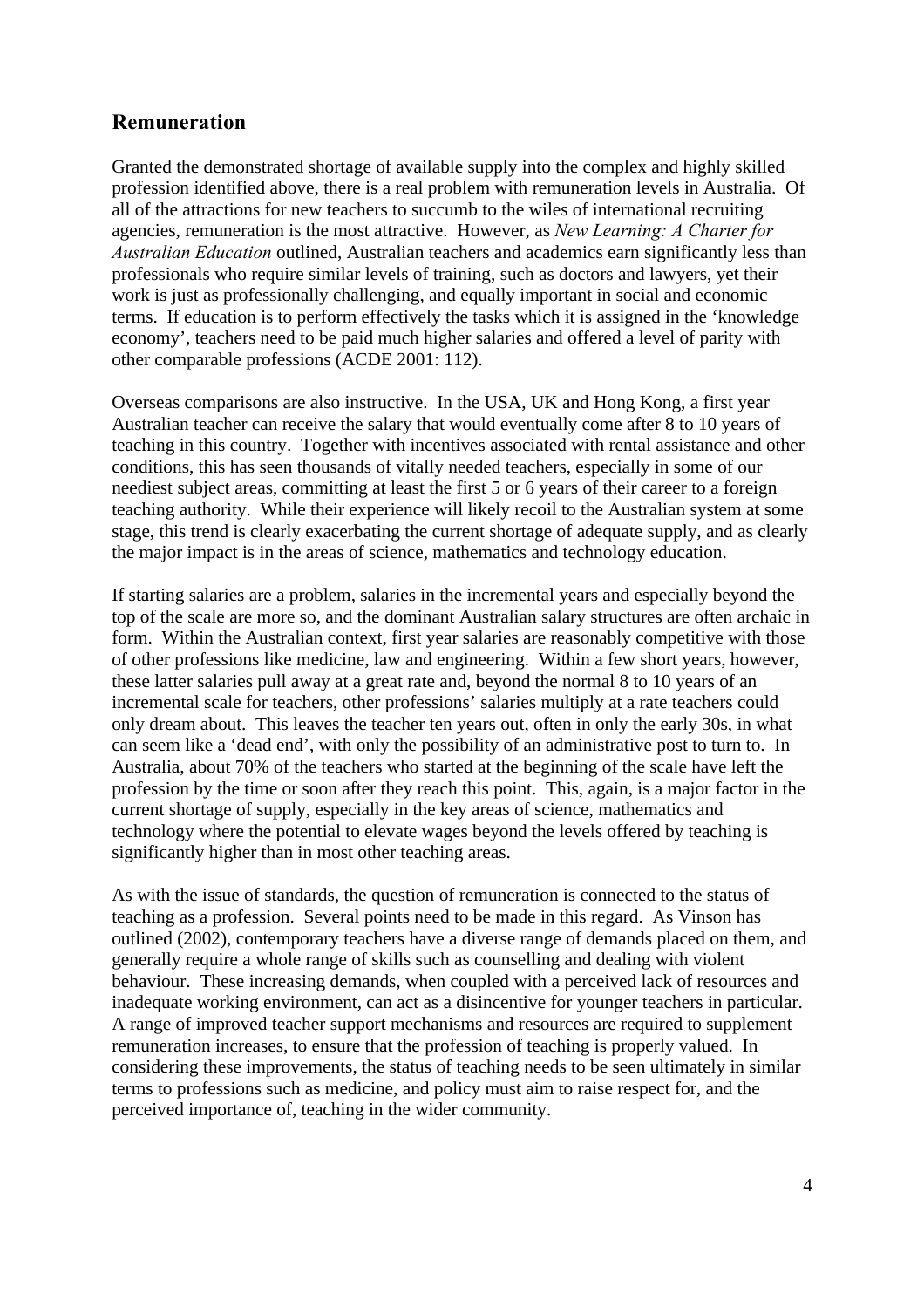Non-monetary rewards play an important role here: as New Learning highlights, the salary gap between teaching and other professions may eventually be reduced, but ultimately it may never be closed. Non-monetary rewards, then, should be tailored to meet the uniquely demanding needs of teachers' professional and personal development. Sabbaticals, time-off with pay to participate in courses, and encouragement for teacher exchange with other countries for which the cost of travel and expenses were covered, could serve this purpose well (ACDE 2001: 112).

**Recommendation 2**: **That the federal funding arm, federal representatives of employer groups and federal representatives of industrial bodies collaborate with a view to enhancing the attraction and retention power of salary and other conditions of teachers, especially in areas of identified shortage.**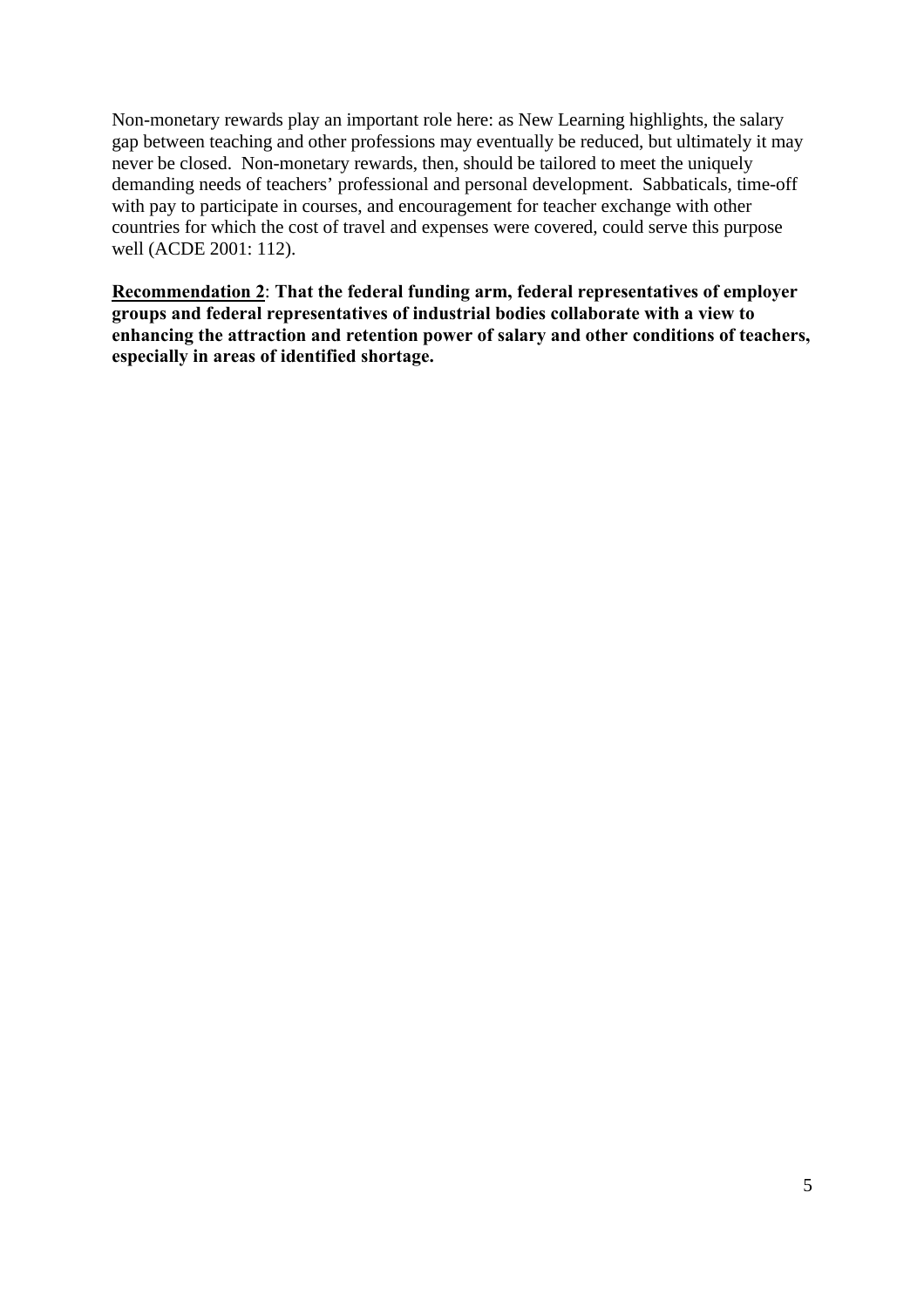## **New Pedagogical Understandings for Teaching and Teacher Education**

Much of the twentieth century world of social science research has impacted on conceptions of teaching. Not least was the work of developmental and learning theories which illustrated well the complexities of learning and just what a highly crafted activity effective teaching was. Similarly, growing understandings of societies helped the educational world to understand the social impact of schooling and increased the sense of complexity in teaching in the modern school. These theories both confounded any conception of teaching as a simple craft and, at the same time, through the complexities of human development which were identified and the clearly implied difficulty of dealing with these effectively, began to develop in the minds of the profession the conception of teaching as an art and a science of some fortitude. It was the art and the science which emanated from such theories that first began to provide a true theory base for the work of the profession.

The effect was to strengthen the view that teaching was not an incidental craft to follow naturally from mastery of subject content, but a highly complex blend of theoretical understanding and practical skill. The result was to fortify the notion of teacher as a highly developed autonomous professional, with a requisite professional knowledge base and practitioner skills which could stand alongside the equivalent in medicine, law and engineering. Such conceptions of teaching were perhaps expressed first in Australia by the Tasmanian report, *The School in Society* (1968). It outlined effectively the autonomous diagnostic and therapeutic skills of teaching in a way that compared them with those of other professions of significance. It was probably not incidental that it was in the wake of explicit conceptions of teaching of this sort that teacher salaries rose substantially and teacher education programs moved from patterns of one and two years of training to three and four years as the norm.

In keeping with this enhanced understanding of the profession, there has been a spate of reviews and reports in the past quarter century about how best to train teachers towards proficiency in this complex profession. Beginning with Auchmuty (1980) and Correy (1980) and peaking in recent years with ACDE (1998), Ramsey (2000) and Vinson (2002), each has struggled, and/or will struggle, with the complexity of the teaching task and with identifying optimal ways in which teacher education might prepare for this task. ACDE provided arguably the most comprehensive statement of the breadth of the challenges before the teacher, and therefore of the standards and guidelines which should determine the shape and form of teacher education, with a particularly challenging notion of '*pedagogical content knowledge*' as denoting one important component of the distinctive knowledge base of teaching.

*Pedagogical content knowledge* was expounded by Lee Shulman in 'Knowledge and Teaching: Foundations of the New Reform', where the concept was defined as 'that special amalgam of content and pedagogy that is uniquely the province of teachers, their own special form of professional understanding' (1987: 8). The term attempts to conjoin the strands of effective teaching, namely, mastery of a body of content and mastery of effective pedagogy. Effective teaching can emanate neither from sheer knowledge of a subject nor from sheer teaching craft. It dispels two of the unhelpful myths that have plagued the teaching profession's development: first, that good teaching follows naturally from subject mastery; and, second, that a good teacher can teach anything at all. *Pedagogical content knowledge*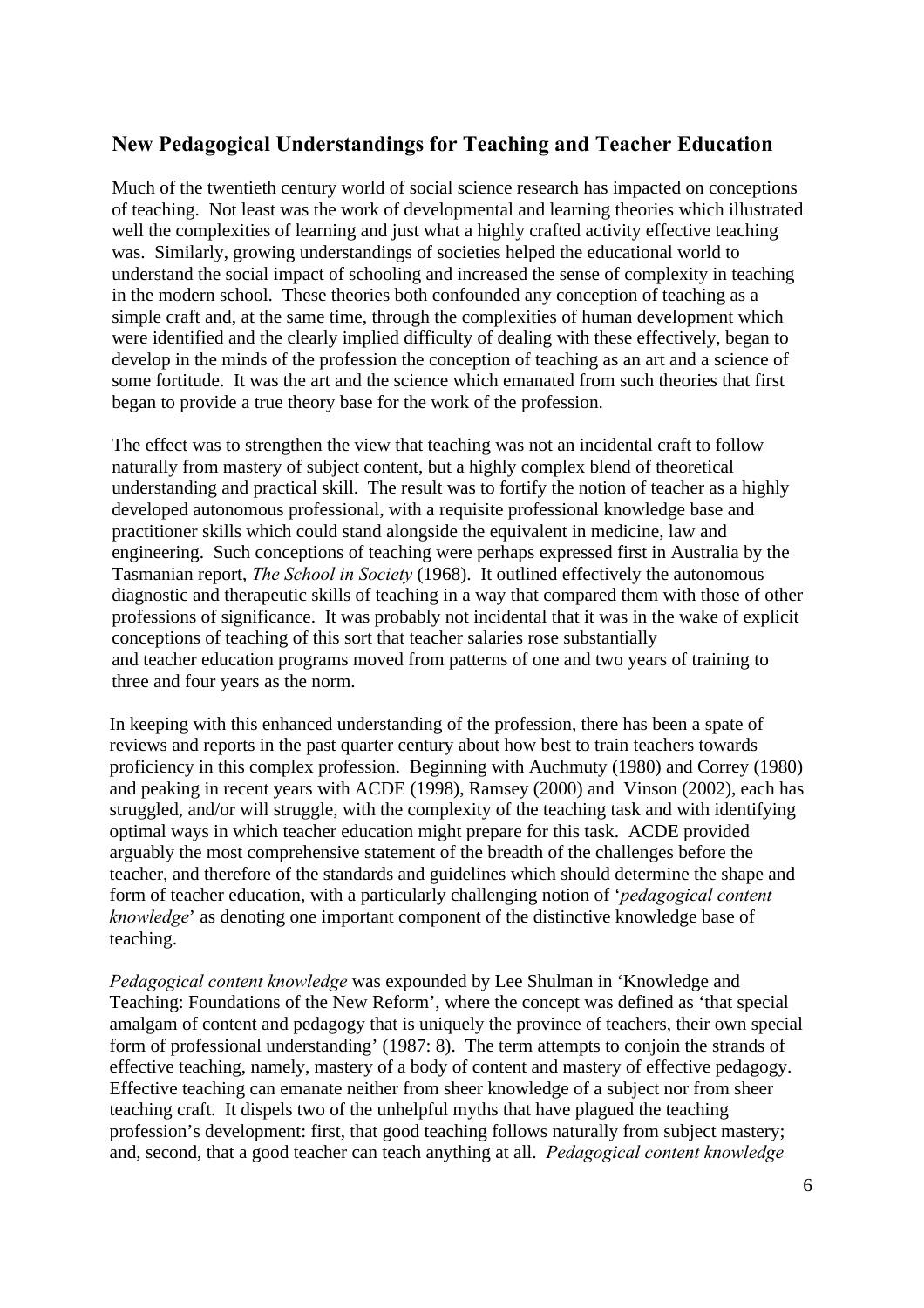asserts that knowing what and knowing how are inseparable in the business of effective teaching. The notion is echoed in the USA National Board of Professional Teaching Standards (1999) report. One of the five propositions of Accomplished Teaching is that "Teachers know their subjects and how to teach those subjects to students". In the words that elaborate this proposition, it is said:

*Accomplished teachers have a rich understanding of the subjects they teach and appreciate how knowledge in their subject is created, organized, linked to other disciplines and applied to real-world settings. While faithfully representing the collective wisdom of our culture and upholding the value of disciplinary knowledge, they also develop the critical and analytical capacities of their students.* 

*Accomplished teachers command specialized knowledge of how to convey and reveal subject matter to students. They have a 'pedagogical content knowledge' command of a wide repertoire of teaching strategies that enable them to organize, adapt, and present the curriculum in ways that take due account of the specific contexts within which they teach and their students learn. They are aware of the preconceptions and background knowledge that students typically bring to each subject and of strategies and instructional materials that can be of assistance. They understand where* 

*difficulties are likely to arise and modify their practice accordingly. Their instructional repertoire allows them to create multiple paths to the subjects they teach, and they are adept at teaching students how to pose and solve their own problems.*

The earlier social science research, especially of educational psychology and sociology of education, provided important insights about the contexts of teaching. With the notion of *pedagogical content knowledge*, as defined by ACDE and the NBPTS, however, we come to see that the scope of educational research has broadened to deal with the very nature of teaching itself. This is not just educational research but more properly termed 'teaching research', and it is to be found most sharply in what is broadly referred to as the 'new pedagogies research' of the past decade or so. With this research, the theory base of teaching has undergone arguably its most elaborate period of development with extensive longitudinal work on the effects of teachers and teaching on student achievement and success. In many ways, this research represents the synthesis of earlier psychosocial and sociocultural work, with a particularly penetrating focus on the notion of pedagogy, both in terms of principle and practice. Each has attempted to identify just what it is about the art and science of teaching that makes a difference in the intellectual and social development of students.

Newmann's (1996) work developed the concept of 'authentic pedagogy', Darling Hammond's (1997) work the notion of 'quality pedagogy' and Education Queensland's School Reform Longitudinal Study (QSRLS, 1999) the notion of 'productive pedagogies', all in their own way identifying the essential blend of knowledge and skills required for effective teaching. In each case, the focus has been on the distinctive knowledge base of teaching and, in each case, the acid test has been about demonstrated student achievement as a result of this knowledge base being implemented effectively. In the Productive Pedagogies schema, for instance, the essential conjunction of content and pedagogical mastery clearly underpins the four dimensions which guide the process, namely 'Intellectual Quality', 'Relevance', 'Supportive Classroom Environment', and 'Recognition of Difference'. Just as clearly, and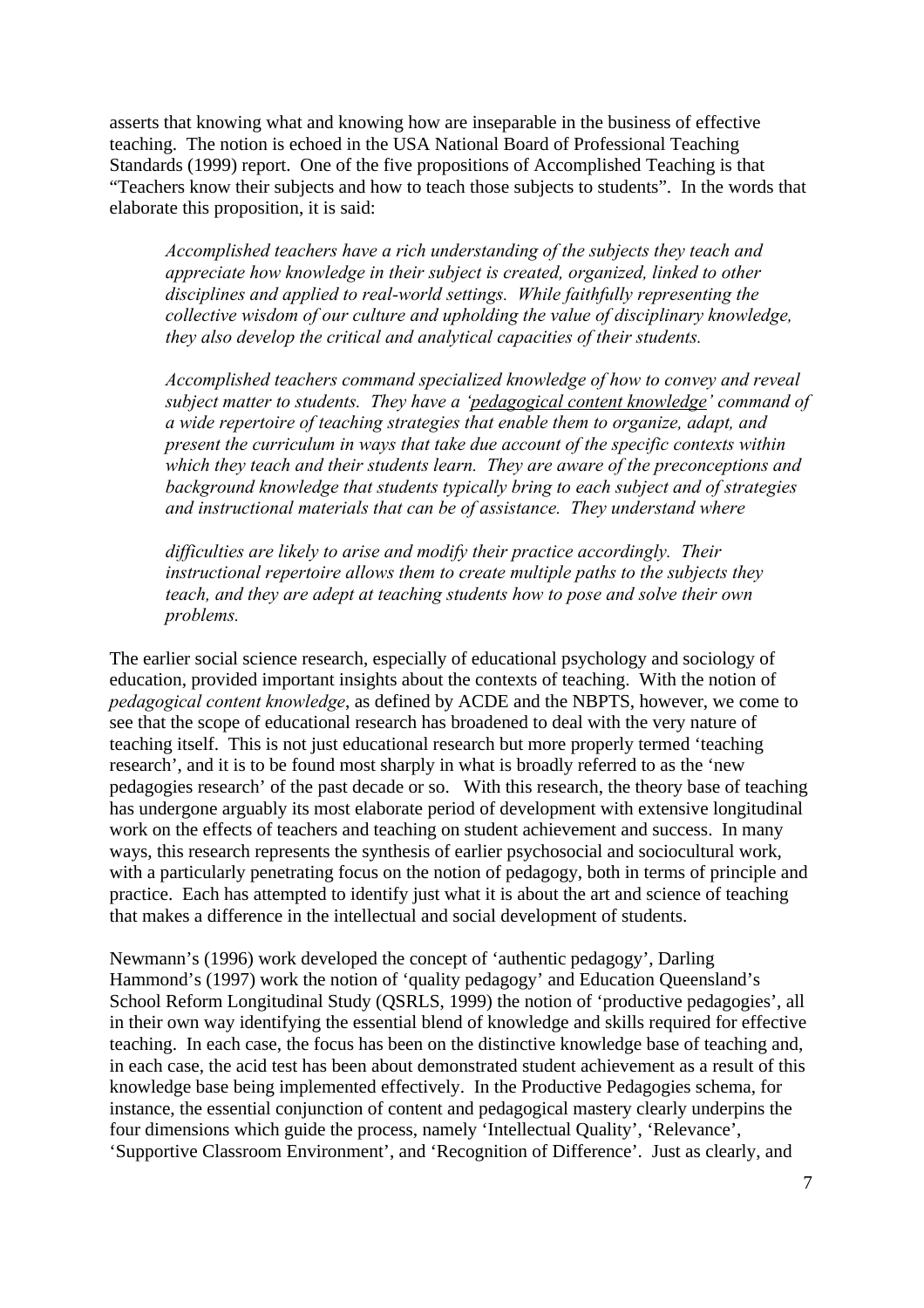as importantly, the dimensions can be seen to be built largely on the research understandings, old and new, which have been gained over 100 years of educational research. The important and distinctive contribution of this new pedagogical research, however, is in the demonstrated truth that student achievement can only be enhanced when the nature of the pedagogy required is targetted with precision and implemented with rigour, and with assessment for outcomes that is in tune with the entire process. Structural reform of learning contexts (including presumably in teacher education) achieves little or nothing if not accompanied by this 'pedagogical reform'.

In NSW, the Quality Teacher Program (2000) submission, titled *Pedagogy for the Future*, outlined contextual challenges which face schools and teachers today, identifies 'new' and 'effective' pedagogies designed to meet these challenges, and specifies implications for teacher education. Reflecting reliance on the 50 years of educational research referred to above, including the more recent spate of work on pedagogy and its effects, the two key implications for teacher education are spelled out as: (1) the quality of student learning outcomes is directly dependent on the quality of the teacher; and (2) the essential components of effective teaching are command of subject, and knowledge of and capacity to implement effective pedagogical practices. The submission identifies as part of its new and effective pedagogies those which could only result from universities and schools working together on pedagogic issues in schools. The theme of the research and applied dimensions of the profession working more closely together, including in the business of teacher education, is implied in all of the projects which focus on the new pedagogy. The report asserts:

*.. the quality of student learning outcomes is directly dependent on the quality of the teacher; and, the essential components of effective teaching are command of subject, and knowledge of and capacity to implement effective pedagogical practices.*

**Recommendation 3: That effective dialogue be initiated at the federal level to ensure that vital new knowledge and understanding about pedagogy, and the related skills of teachers, be placed at the centre of Australian school and teacher education curricula.**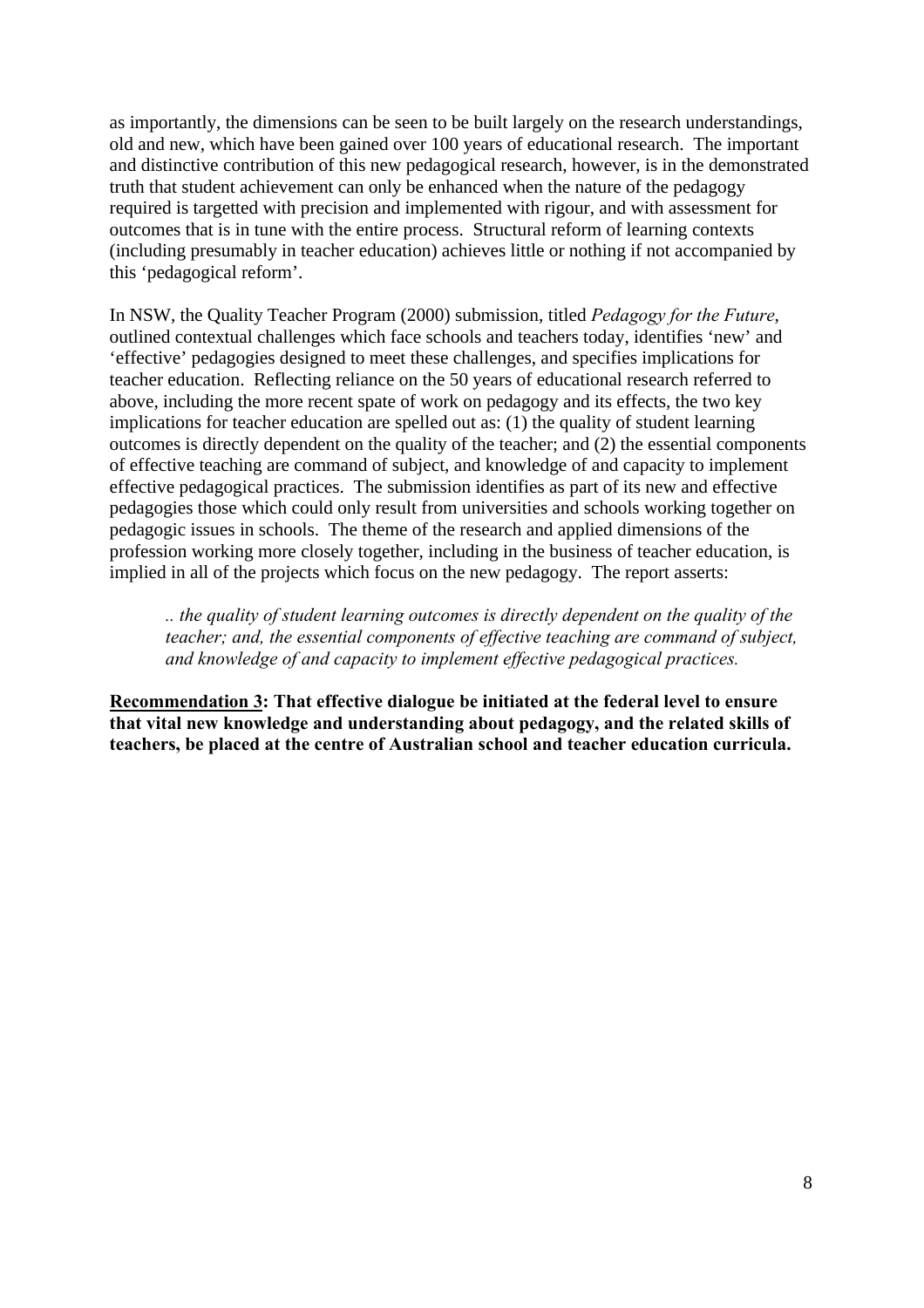## **Professional Standards**

The combined ACE, ACSA & AARE National Discussion Paper (2000) titled, *Standards of Professional Practice for Accomplished Teaching in Australian Classrooms,* begins with Ingvarson's 1998 challenge:

*… the (teaching) profession has yet to build its own infrastructure for defining high quality teaching standards, promoting development towards those standards and providing recognition for those who reach them; in other words, teaching has yet to build a professional development system based on profession-defined teaching standards.*

Beyond the combined paper noted above, there have been Standards papers released, internationally, by the OECD (1994), the USA National Board of Professional Teaching Standards (1999) and the Ontario College of Teachers (1999), and, nationally, by the NSW Ministerial Advisory Committee on the Quality of Teaching (1997), the Australian Council of Deans of Education (1998), the NSW Department of Education and Training (1998), and the Australian Science Teachers Association (2000), to name but a few. Among these papers, lies a predictable consistency in the issues raised and the attempted categories and definitions.

The combined ACE/ACSA/AARE paper attempts to pull the strands together with the fundamental question: *What constitutes accomplished teaching?* and, in light of the answer, which standards precisely would most adequately define and protect the essential character of teaching? It also attempts to advocate for the need for standards by addressing explicitly the link between standards and the notion of 'profession' as commonly understood, by clarifying just why it is that the teaching profession requires explicit standards, and by identifying the benefits to be derived for all stakeholders, teachers and prospective teachers, systems, students, teacher educators and the community. The paper is at pains to ensure that the premises and principles around which these standards might be based include: 'ownership' of such standards by the profession as a whole; the avowed belief that accomplished teachers make a difference; firm grounding in an accurate and comprehensive understanding of the complex nature of teachers' work; conformity with the reality that teaching incorporates a career-long continuum; and, sufficient flexibility to allow for celebration of individuality.

Concern with standards leads naturally to thoughts of regulation, both of entry and career development. It is not surprising, therefore, to find an increasing tendency for teaching legislatures to establish bodies which have as their prime duty the guardianship of entry to the profession and career development within it. In Australia, the forebear of these was the Queensland Board of Teacher Registration. Its duties include the provision of accreditation for teacher education courses and the setting up and quality assurance of processes for individual teacher registration. In Victoria, an Institute for Teaching has recently been established, with similar duties, and, in NSW, an Interim Committee has been established with the brief to advise the Minister on the setting up of its own Institute for Teachers, such as recommended by the Ramsey Review of Teacher Education (2000).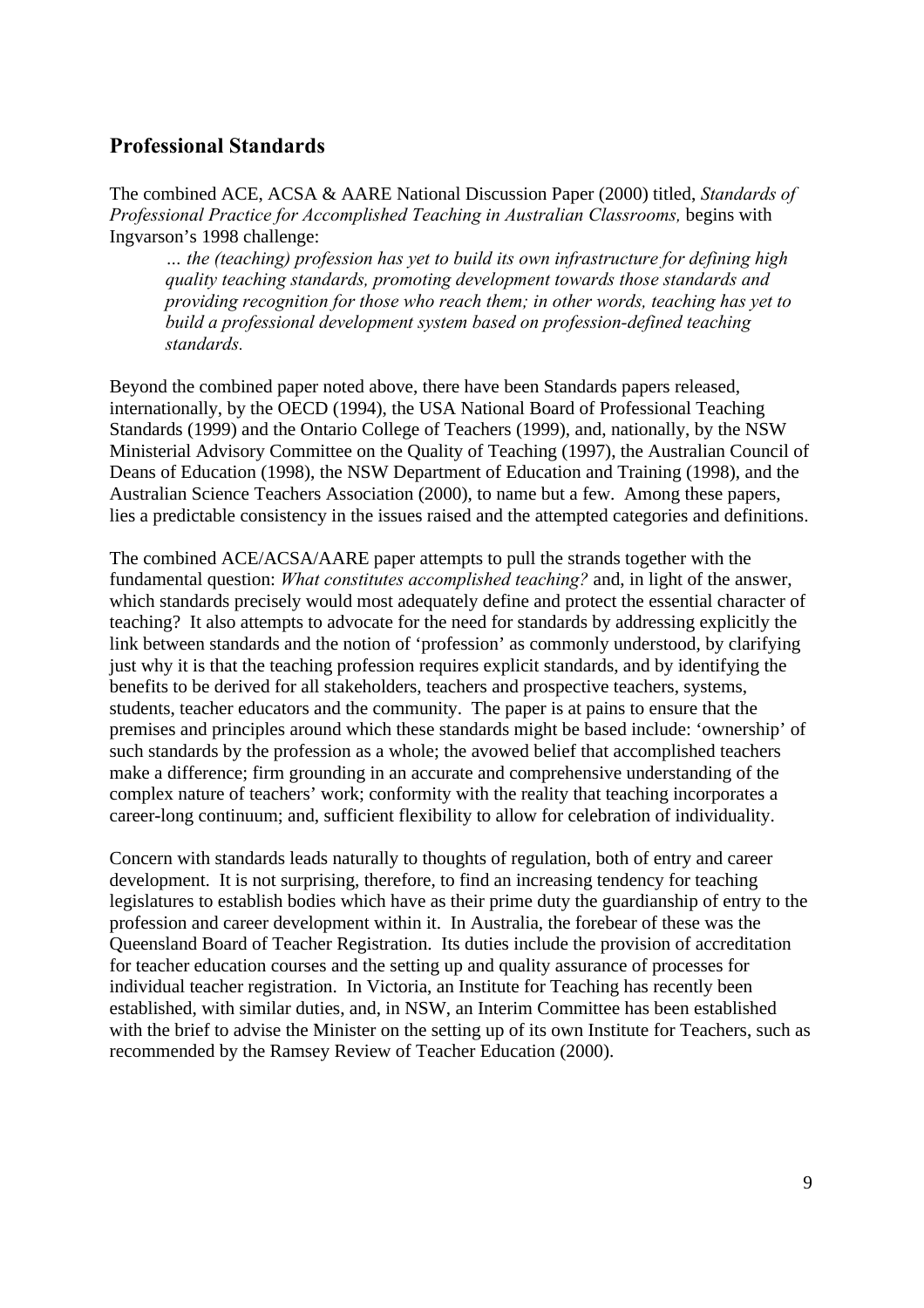**Recommendation 4: That a standards framework for teaching be developed at the national level, and that allied mechanisms at state and territory level towards teacher registration and training accreditation be recognized formally at the national level. ACDE (1998) provides a mechanism for a form of national recognition of teacher education standards that recognizes the reality of State/Territory legislation and registration.**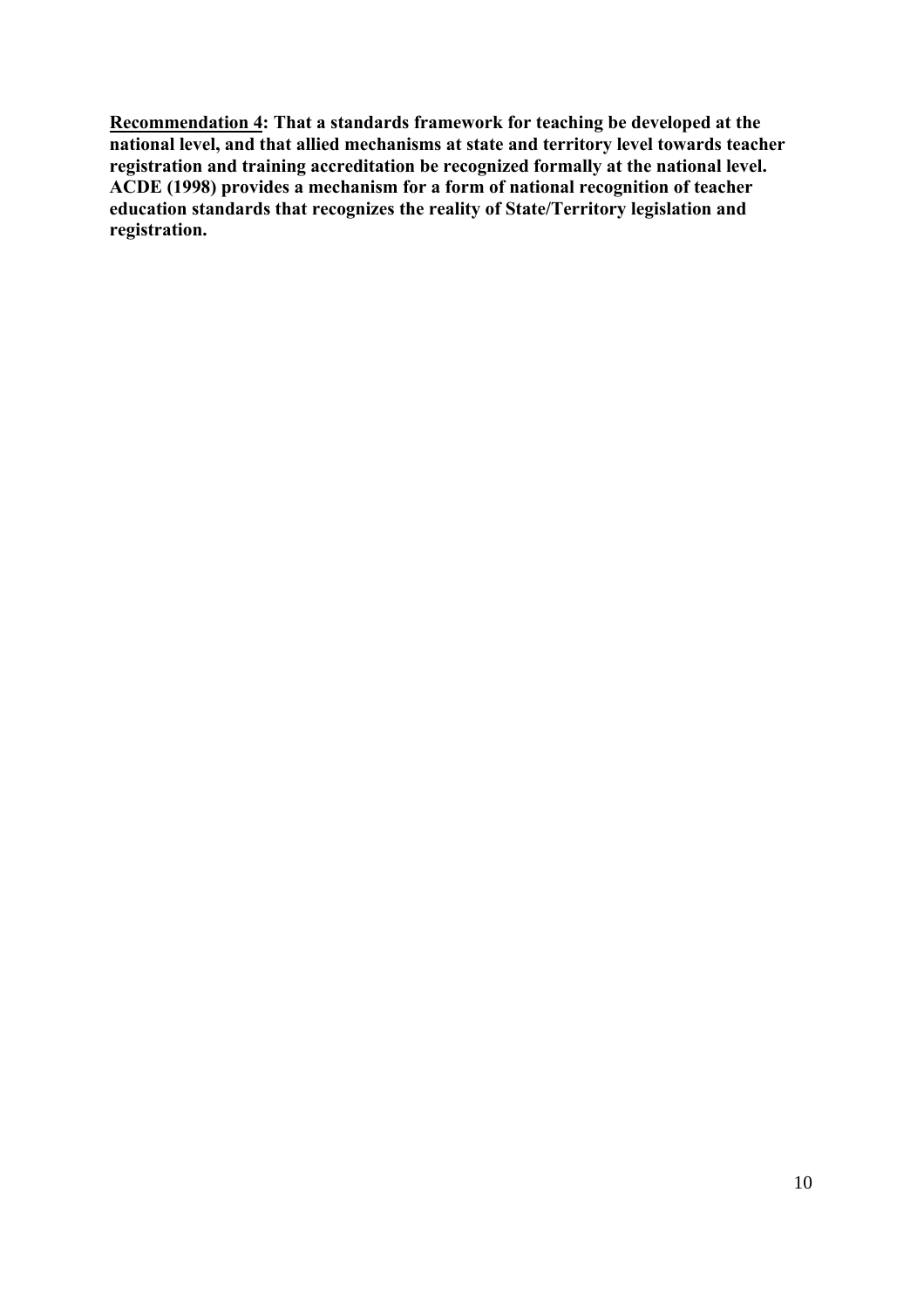## **Innovative Teacher Education Practice**

## **CASE STUDY A: Re-training (University of Newcastle)**

The program to re-train displaced industry workers as schoolteachers was established in 1997 by the then Faculty of Education at The University of Newcastle in consultation with BHP and the Department of Education and Training. The program fitted the category of employer funded undergraduate, and saw BHP contributing a fee to cover student tuition for the duration of the re-training program. The program made strong use of the provision for *recognition of previous learning (RPL)*, wherein previously obtained trade qualifications, extensive in-house training (provided in most cases by BHP), work history and experience were valued and recognized as a basis for entry. This portfolio of education, skills and training also provided the basis on which to build the re-training program. In areas such as the understanding of metals and workshop practices, RPL enabled the University to reduce the number of discipline subjects to be studied and thereby reduce substantially the normal period of study required for a teaching award. For degree qualified employees, the program was offered as a two-year part time study program while still employed at BHP. The award on graduation was a regular Diploma in Education (normally one year full-time). For trade and Associate Diploma qualified staff, the program was offered as 2 years of part time study while still employed at BHP followed by 1 year of full time study after closure. The award on graduation was a Bachelor of Education (normally four years full-time).

Another innovation not normally associated with retraining programs of this kind was achieved through the acceptance of prior learning by the future employer prior to the commencement of training or employment. This innovation allowed the future employer to offer guaranteed positions upon successful completion of the university study. Guaranteed positions were offered to those BHP employees who were willing to commit to teach in at least one of four hard- to- staff teaching areas in NSW. BHP staff who committed to teaching at the cessation of their employment also received some financial support from the DET as their future employer in the final full-time year of study.

From the outset, it was clear that some BHP staff were going to take longer than others to consider their options at closure. For this reason, it was decided that any program offered would need to provide *flexible entry points*. The University has also been able to extend the main BHP re-training program, with the agreement of the DET, to include unemployed trade persons more generally in the Newcastle Region. The Faculty offered a mid-1998 entry program for 22 unemployed or soon-to-be-retrenched individuals. These students undertook a full-time program similar to the main BHP program but were liable for their own HECS fees.

A further innovation was demonstrated in the *site-based* nature of the course. Teaching occurred in two sites in addition to teaching at the University itself. Teaching at the first site, the BHP plant, had the effect of reducing the time away from the plant and thereby the amount of time to be made up by each employee. The second location for teaching was the school (or TAFE) context wherever possible. This allowed for closer connection between the content being taught and the context where it was to be applied. It also had the effect of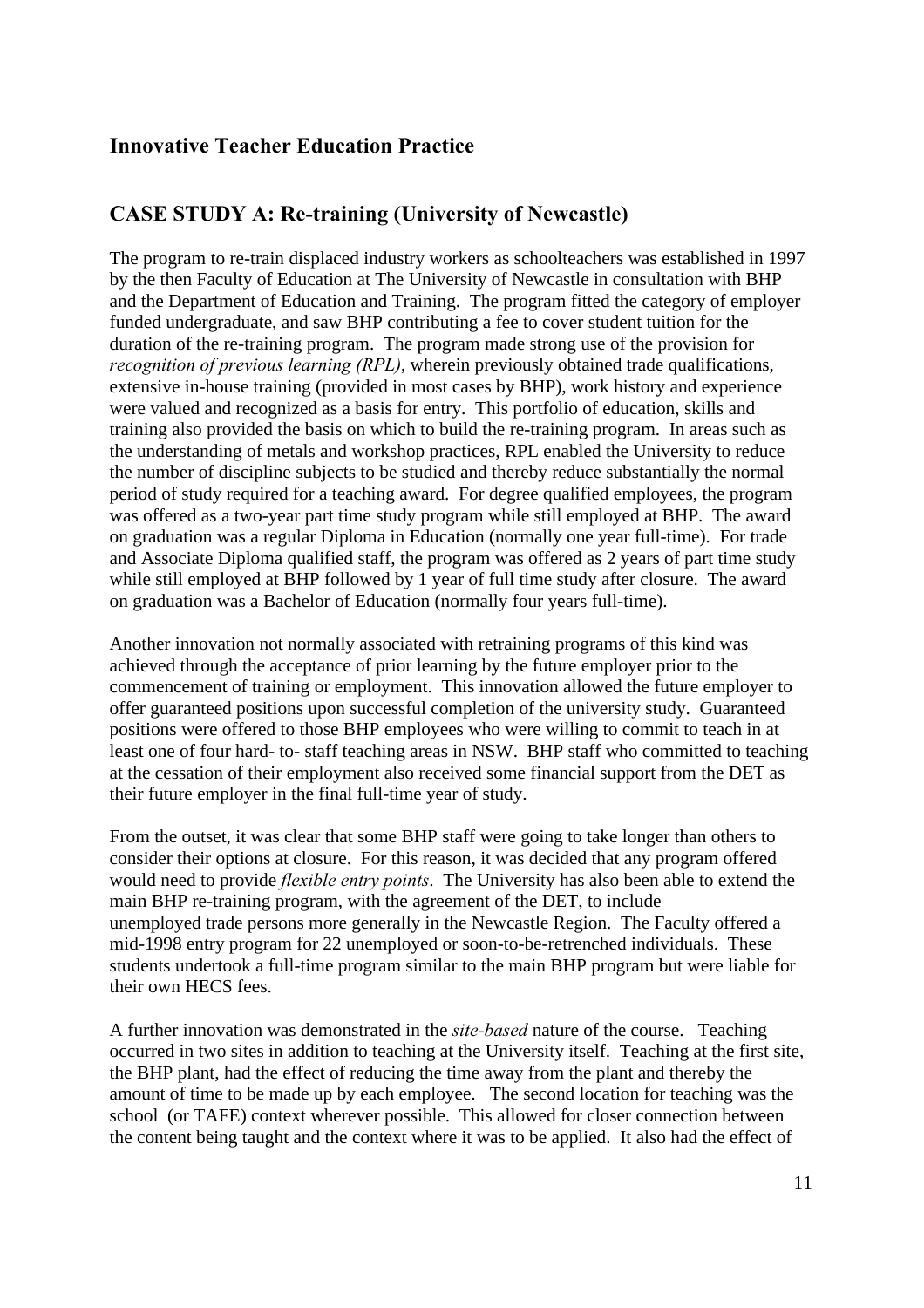increasing the rate of professionalization into a new career as BHP staff were working with practising teachers in the future professional context. In addition, BHP staff were placed in working groups for more formal study subjects. This had the effect of providing a psychological and consultative support network across the plant. This appeared to have been very successful with many employees, meeting and making contact with others in their group outside of formal contact hours. Many employees entering this re-training program had not been involved in extended periods of formal study for many years, let alone tertiary study. A program which focused on academic study skills was offered at BHP in the weeks prior to the commencement of the semester in order to assist the transition back into study.

The *relationship* between the three institutions involved in the re-training project grew as the program developed. On all occasions, when discussions were held with BHP employees, representatives of all three institutions were present to provide information. The relationship between the three parties was formalized with a Memorandum of Understanding between The University of Newcastle and BHP Rod Bar and Wire, and between The University and the NSW Department of Education and Training. The University, as the provider, became the hub of the activity with the current employer, on the one hand, and the future employer, on the other hand. Another form of assistance and collaboration between BHP and the University occurred when the University arranged an on-site careers/course advisor from the University's Careers and Student Employment section to work one or two days a week at BHP to assist the many staff who, despite the strong strategic support, consultation and assessment provided by BHP, were still unsure about potential career-change scenarios.

The program underwent *evaluation* employing both qualitative and quantitative measures. Quantitative indicators included: comparison of retention rates; proportion of higher level results compared with other students; and, success rates in field experience. Qualitative indicators centred mainly on the students' reflective journals and consultation/support meetings.

Comparison of retention rates indicated a 98% retention against a general figure across programs of 72%. In Semester 1 of the first year, the distribution of results showed that, while they constituted only 7% of the total cohort in the first core Education subject, the retrainees achieved 18% of the High Distinctions and 10% of the Distinctions. In Semester 2, with a similar constitution of the total cohort in the second core Education subject, they achieved 24% of the High Distinctions and 7.5% of the Distinctions. All students who attended a field experience placement during 1998 received a grade of 'Ungraded Pass'. In the Practicum report's three major competencies (*Planning & Managing the Teaching & Learning Process; Communicating Interacting and Working with students and Others; Reflecting Evaluating & Planning for Continuous Improvement*) and their 34 subcompetencies, only 3 students out of 43 were reported as having competencies rated as 'beginning', with all others achieving much higher ratings than similar students on their first field experience. Comments made by cooperating teachers included: 'willingness to become involved in a new career of teaching'; 'with his industry experience and management skills will make a great contribution'; 'would be an excellent teacher if employed immediately'; 'with his breadth of experience in industry he has the ability to think and act with independence'.

Throughout their first year, re-trainees were required to maintain a learning journal, in order to facilitate reflection on their own learning experiences and the relationship between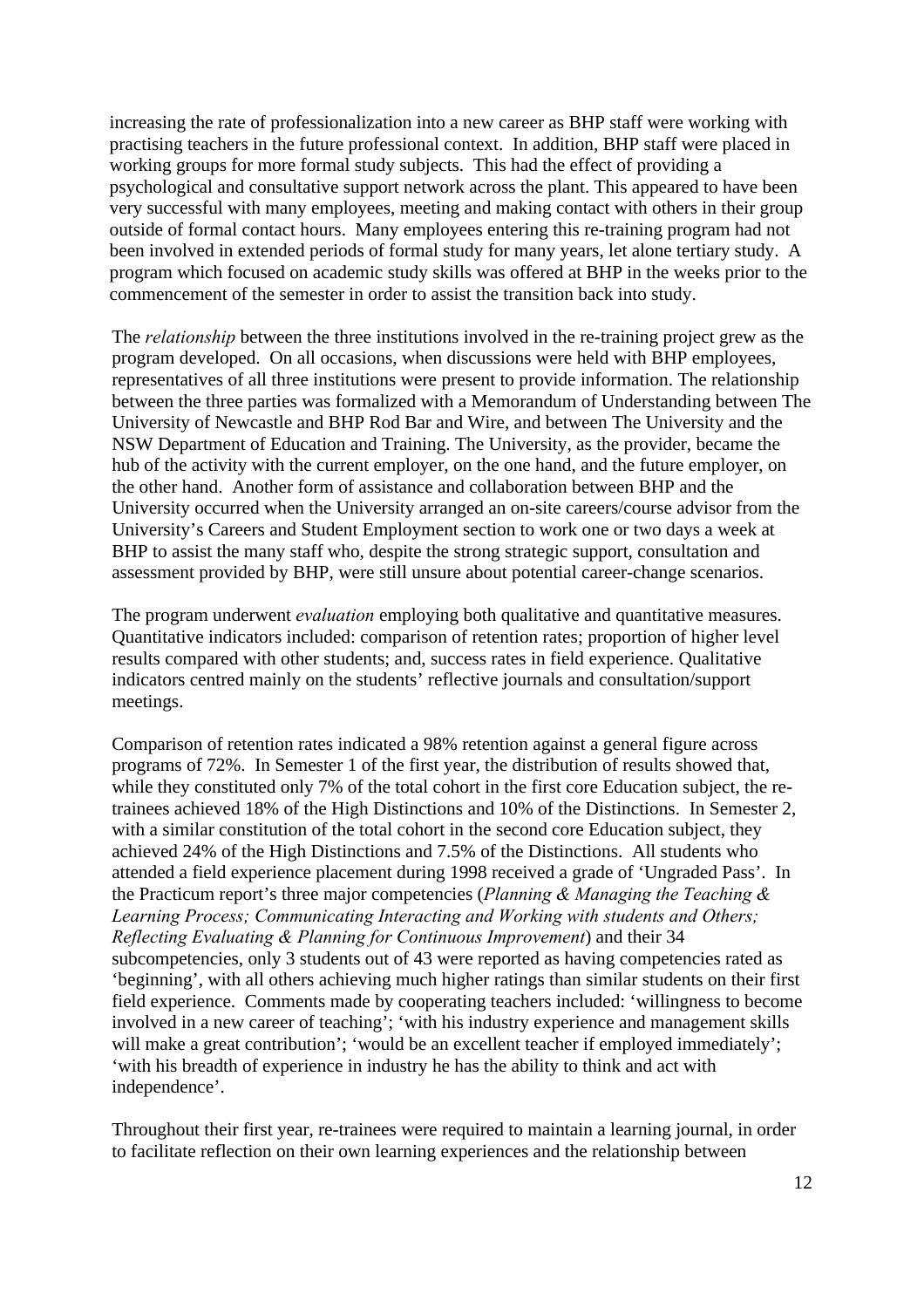university studies and their observations and experiences in the school. These journals formed powerful learning tools, especially in relation to the re-trainees' views about the teaching context and their observations and experiences in the schools. Comments in the journals included: 'being involved in lessons and working alongside teachers made me more aware of the need for effective communication'; 'visiting the school and being involved in the classroom has helped increase my university learning of what it is to be an effective teacher'; 'I felt confident I could communicate with students because I had a well planned lesson and I understood the process of learning from my studies in EDTE111'; 'by reflecting back at University on what I had seen at the school I was better able to understand the observation and the learning at the university'.

The project went on to win a *two national* awards, including a1998 inaugural award of the Business Higher Education Round Table (BHERT). This was for an outstanding achievement in collaboration between universities and industry in the area of education and training. The script which accompanied the award read in part: *This is an exemplary project which deals creatively with some of the major problems caused by industrial re-structuring*. The same program won a 1999 National Teaching Award in the institutional category.

The so-called 'BHP Re-training Program' illustrates well the potential for traditional structures of professional development, re-training and new career employment to be adjusted to serve a new and identified need in society. The most pleasing aspect of the project was in the demonstration that innovation could be had within the context of the most quality assured teacher training available in the country, namely a regular University-based teacher education set of awards. The project is more fully described in Lovat et al. (in press).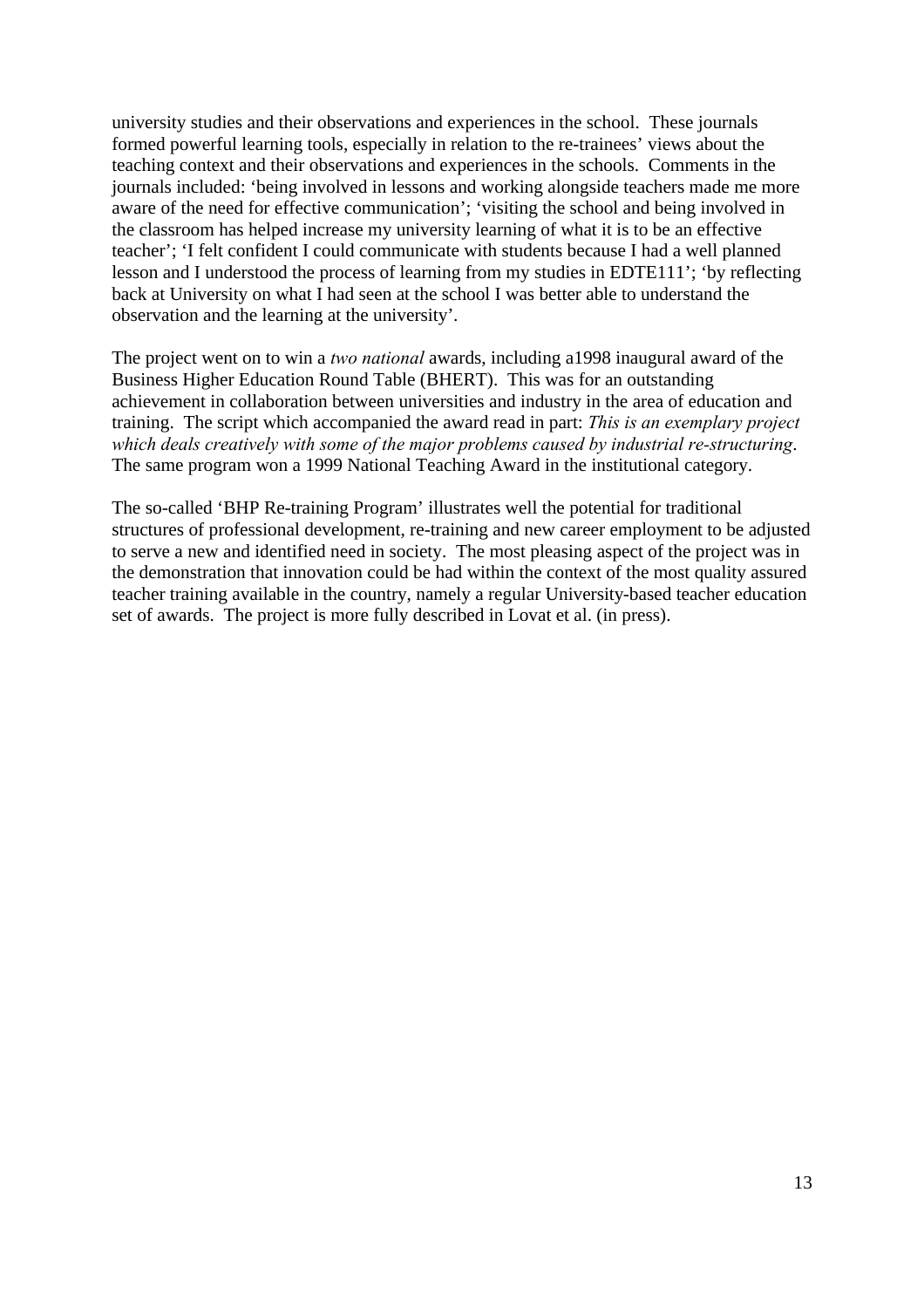## **CASE STUDY B: Knowledge Building Communities (University of Wollongong)**

In 1997, after a searching series of discussions on the topic *"Alternate Modes of Program Delivery for The Pre-Service Primary Course", the Faculty of Education* supported a proposal to design a research project which would *"investigate, as a pilot, an alternative approach to initial teacher education through:*

- implementation and evaluation of an inquiry and problem-solving approach such as that used in medicine and the health sciences;
- greater integration of the practical field-based component of the teacher education program with the theoretical.

This project was informed by a wide ranging review of relevant literature (Kiggins, 1997). As a consequence of this review the Faculty concluded that it needed to begin a process of challenging, and subsequently changing, the traditional paradigm of pre-service teacher education to which it had been wedded since the inception of pre-service teacher education at Wollongong University. The Faculty designed a project which would produce at least the following changes:

- A shift in the mode of program delivery from the traditional 'campus-based-lecturetutorial' mode to a '*problem based-learning-within-a-school-site'* mode;
- A shift from the traditional *clinical supervision* model of practice teaching to a *problem-based- action-research-mentoring* model that brought the relationship between the specialised knowledge in Education courses and the nature and culture of schools and how they 'do business', closer together;
- A shift in the traditional roles and responsibilities of the major stake holding groups in teacher development, namely, the professional employing authorities, (e.g. NSW DET, local non-government school systems), the university, local schools, and the Teacher's Unions (NSWTF), so that a new form of 'School-based Learning" might be developed.

The Faculty argued that if these three processes were set in motion, an important by-product would be the opportunity to identify and explore the logistical, cultural, and political barriers to effecting change in both the teaching/learning culture of undergraduate teacher education (in the Wollongong context), and the traditional mindset and culture associated with practiceteaching/ the practicum (in the Wollongong context.)

In 1997 the faculty agreed to support the proposal *"in principle"* provided that any structural and/or procedural changes that were set in place: were resource-neutral; maintained academic standards, and met professional standards of competency; maintained equity of workload , assessment procedures, with respect to students/staff locked into the mainstream program *("in the pipeline*").

This "in principle" support was followed by two years of formal and informal meetings with the major stake-holding groups, including senior management within the NSW DET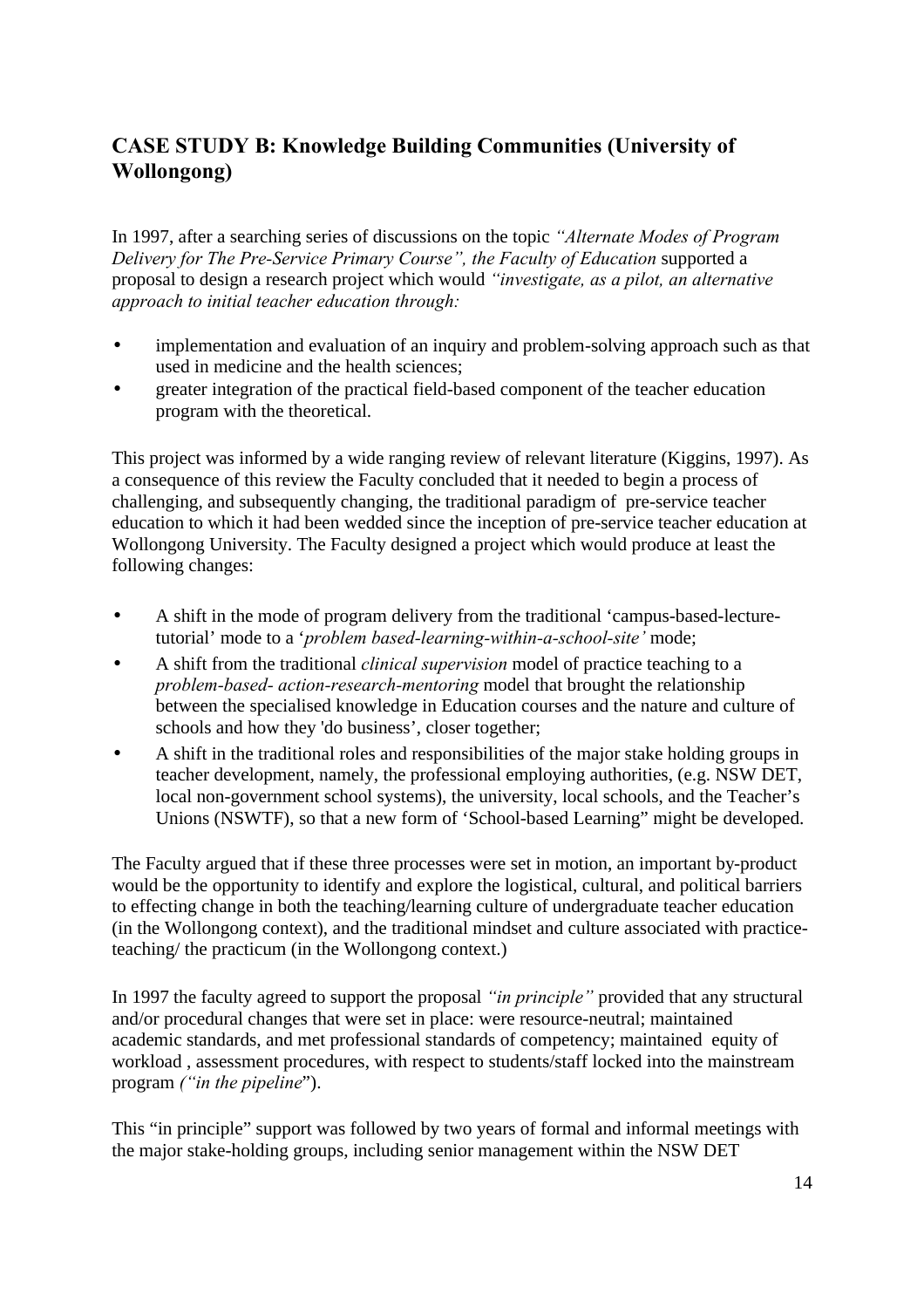Directorates, local superintendents, principals, whole-school staffs, individual teachers, faculty committees and diverse university power brokers, and teacher unions. In these two years different formal committees, working parties, reference groups, met, negotiated, discussed, for an estimated total of between 1200 & 1500 hours.

By the beginning of the 1999 academic year a pilot program had been designed, and a pilot cohort group invited to test the KBC-Mentoring model

### **What Is A Knowledge-Building Community?**

Kiggins (2001) defines a Knowledge Building Community as 'a "community" of individuals who are dedicated to sharing and advancing the knowledge of the collective.' According to Hewitt et al (1995), what is defining about a Knowledge Building Community is 'a commitment among its members to invest its resources in the collective pursuit of understanding'. While the concept of 'learning communities' has been around since Dewey's time, generally it has been restricted predominantly to school settings. The Faculty of Education at Wollongong decided to see whether these principles could be applied at the preservice teacher ed. level.

### **University of Wollongong's Version of A Knowledge Building Community**

The Knowledge Building Community is a teaching model specifically designed to deal with the issue of contextualising the delivery of instruction. One of its important tenets is that instruction should be linked as closely as possible to the contexts and settings to which it applies in the real world. Wollongong's KBC-Mentoring program is based on the creation of learning environments that *support* the continuous social construction of knowledge *through* the constant construction, de-construction, and reconstruction and sharing of meanings, *so that* the community's knowledge needs are advanced and maintained.

In the University of Wollongong's KBC these principles were applied through the creation of a setting that provided opportunities to engage in three modes of learning: Community learning (CL); School–based learning (SBL); Problem-based learning (PBL).

### **Community Learning (CL)**

This mode of learning constitutes a major shift from traditional teacher education models. It necessitates the development of a *"community of learners".* In Wollongong's case this community was made up of three distinct groups: pre-service teacher-education students; school-based teachers; and faculty lecturers who acted as facilitators on campus.

*It was the expectation that this community would establish a sense of trust and caring for other community members as they studied and learned collaboratively.* 

#### **School-based learning (SBL)**

Part of Wollongong's KBC concept is the strong conviction that schools are more than

buildings and people. Rather they are ecological settings in which individual cultures have evolved in response to the needs and purposes of the individuals who regularly enter them (Barker, 1967). This component of the KBC structure aimed to develop a more than rudimentary understanding of school-based culture. It also aimed to heighten awareness and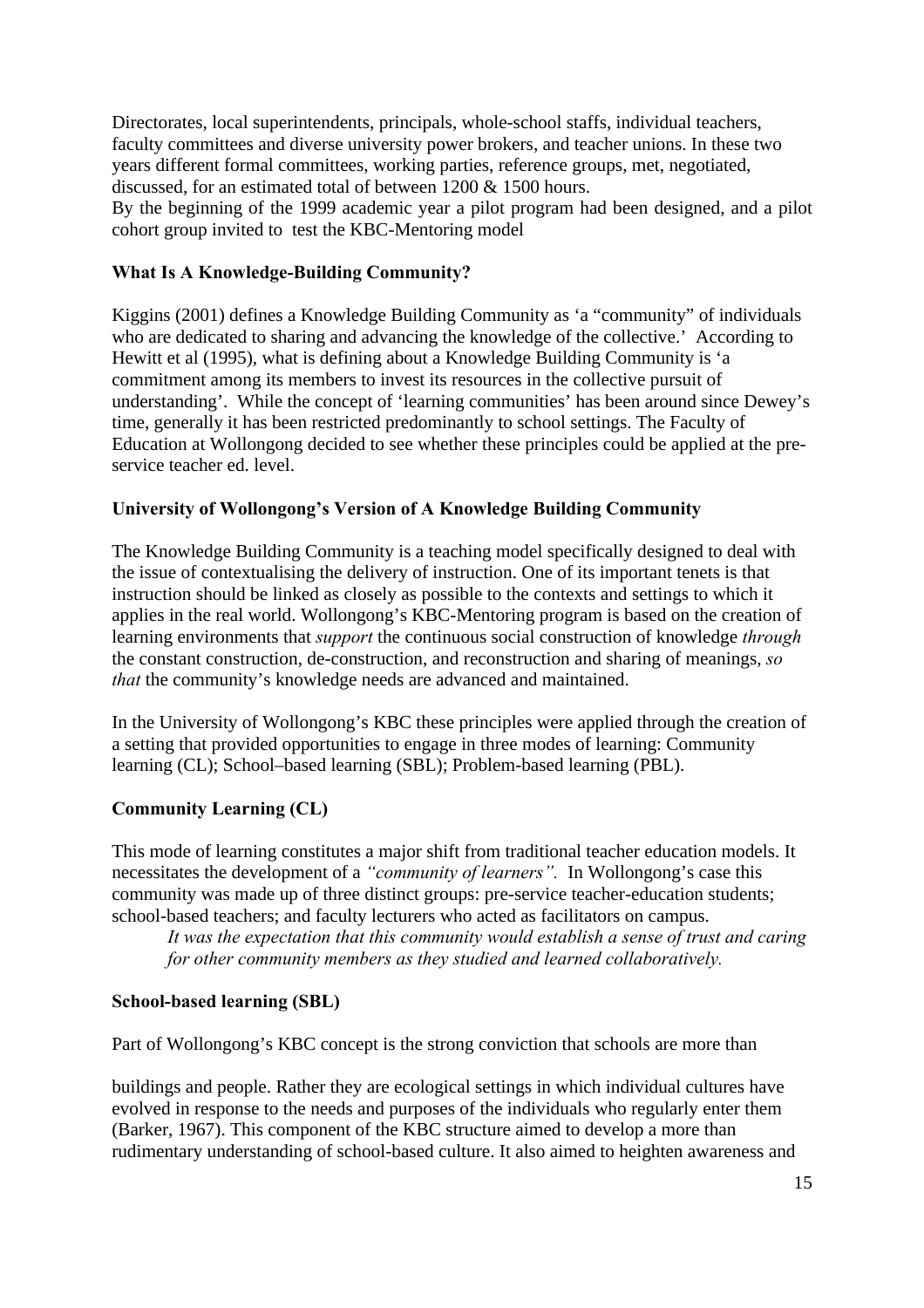familiarity of how schools "do business", to reduce the *"reality shock"* that beginning teachers' experience when they begin their careers*,* and finally, to increase preservice teachers' understandings of teachers' "real" roles in both classrooms and schools.

### **Problem-based learning (PBL)**

Current theory asserts that PBL encourages and motivates students to *'learn to learn'* (Duch, 1995). Furthermore this theory argues that PBL challenges students to *"take charge of their education"* (Duch, 1995).

The motivation to become efficient Problem-Based Learners was created by:

- abolishing the traditional lecture, tutorial, exam and the power relationships which typically accompany them;
- changing the lecturer's role from *"expert-who-transmits-facts-to-novices" to that of "colearner*", i.e. one who actively facilitates AND participates in, the learning and knowledge–building of the community.

### **The Evolution of Wollongong's KBC Project. 1999-2002**

UOW's program has been evolving for almost 4 years now. Although some of the original organizational and procedural ideals which were put in place 1999 have had to be changed, the underlying constructivist rationale and philosophy has remained firmly in place.

The current, 2002 KBC model is best described as *" negotiated-evaluation- of-a-nonnegotiable-curriculum-based-on-a-constructivist-model of-learning-and-knowledgebuilding".*

This over-nominalised phrase captures the essence of UOW's KBC program in 2002. While the program is still delivered along the original guidelines of the KBC ideals (i.e. CL, SBL, and PBL), a significant addition has been the addition of what we call*, "the four pillars of professional wisdom"* which now frame and guide the KBC learning process.

Since 2001 KBC model the students have been given the responsibility of negotiating their assessment tasks. These assessment tasks must be based on collaborative analysis of the nonnegotiable curriculum i.e. the subject outcomes which mainstream students are expected to acquire. The students then undertake negotiations with the teaching staffs of the school where they are Teacher-Associates to ensure that the tasks they have devised are appropriate and achievable in their particular SBL setting.

These four 'pillars' of UOW's KBC are: taking responsibility for own learning; learning through professional collaboration; identifying and resolving professional problems; becoming a reflective practitioner.

When the expectation that all members of the KBC had to acquire skill in using, and demonstrate conceptual understanding of these four 'pillars' is made explicit, it sets in train a range of complex interactions within any particular knowledge-building community. These interactions in turn serve to drive and guide the community. One important thing these pillars provides is a *set of structures, processes, and a form of discourse*, for constructing and completing the assessment tasks.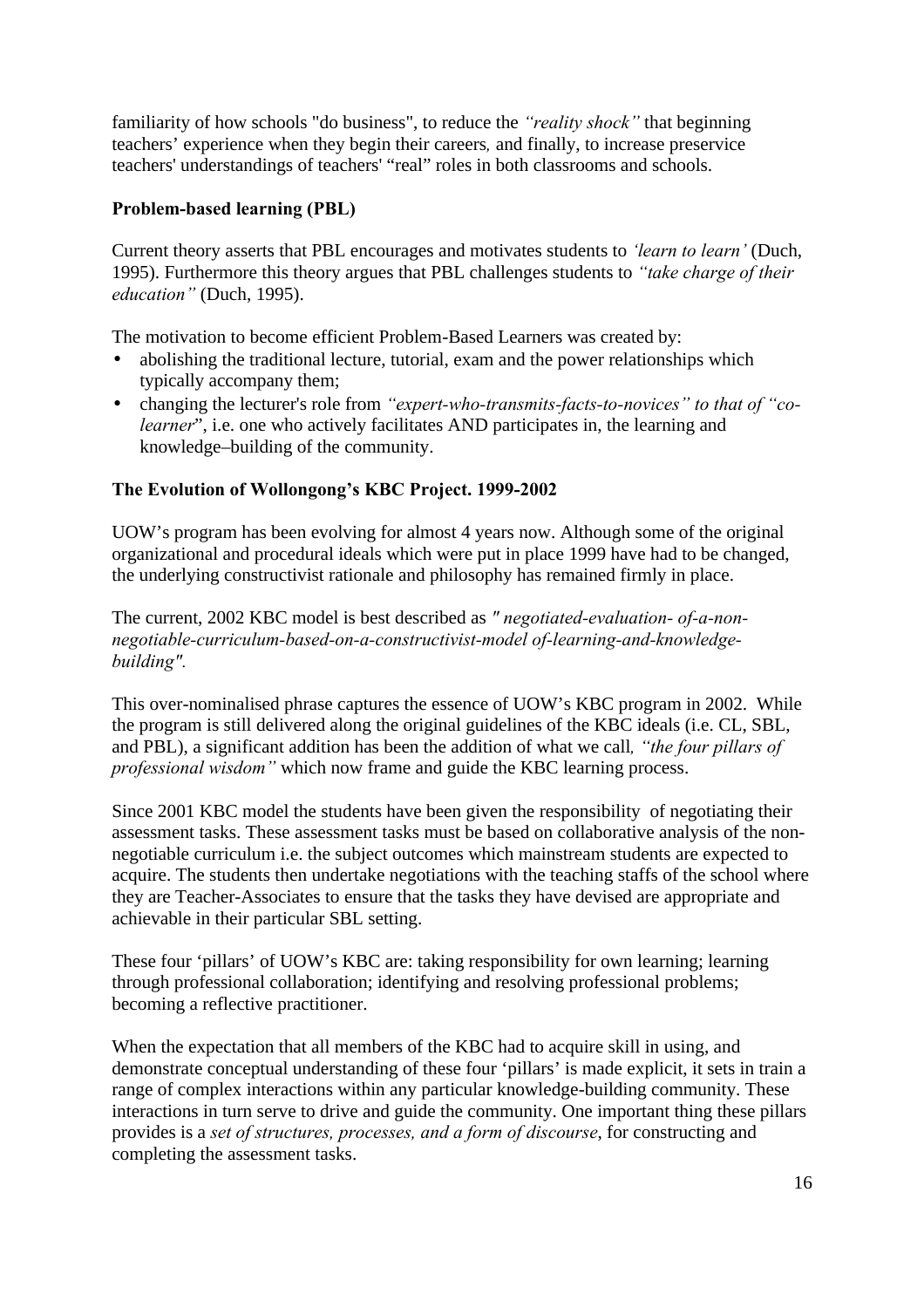### **Some Results Emerging From The Program's On-going Evaluation**

UOW's KBC program has been operating for four years now. The pioneer group graduated in December 2001. This cohort's results were very affirming.

- Of the original 24 who began in 1999, 18 graduated (6 dropped out during or after Session 1 on realising that teaching was not a profession they felt committed to);
- Of this 18, seventeen (17) graduated with High Distinction;
- Of this 18, six (6) re-enrolled as fulltime  $4<sup>th</sup>$  year B.Ed students (Therefore they didn't sit for the DET's "targeted graduate" interviews);
- Of this 6, four (4) were admitted to the Honours program;
- Of the four admitted to the Honours program two shared the prestigious D'Souza award (\$5,000) for *" excellence in academic achievement over the previous three years"*;
- Of the 12 who were interviewed, six (6), or 50% were targeted by DET. This compared favourably with the usual 20% success rate in the annual "target-interview event";
- The Dean's List for outstanding academic achievement across the Faculty for 2001 contained a total of 18 names from the primary program, the early childhood program and the physical education program. Of this 18 five were KBC students. This means that fewer than 10% of the Faculty's total student body accounted for over 30% of the total population of students achieving "Dean's List" status.

The general consensus from all of the stakeholders who have been involved from the very beginning, (students, lecturing staff and schools) is that the program has both tangible and intangible benefits that make it preferable to the traditional mainstream mode of delivery. The tangible benefits include:

- Students who develop the skills, knowledge, and understandings of effective teaching to a much higher degree, in a much shorter time;
- Students who are perceived by experienced teachers to be more committed, enthusiastic, confident professionals, than mainstream students in the same cohort;
- Students who are perceived by other mainstream lecturers to be more skilled at identifying and resolving professional problem, who are more effective and productive team members, who are more autonomous learners and more reflective than most mainstream peers;
- A much stronger partnership between the University, the local schools, the major employing authority, and the teachers' union.

The less tangible but equally important benefits include a subtle but significant change of the culture of the practicum experience for the schools involved. This shift is essentially from a "Clinical-supervision-one-classroom-teacher-to-one-student" model to a "Mentoring-whole-

school-participates" model. One unexpected spin-off of this change is the perception of teachers at the KBC schools of their own professional growth as they responded to the many probing questions about the rationale for the many school and classroom practices which KBC students continually asked as they sought data from their research tasks. In a recent paper, Marks (2001), reporting on this aspect of his school's involvement in UOW's KBC program writes: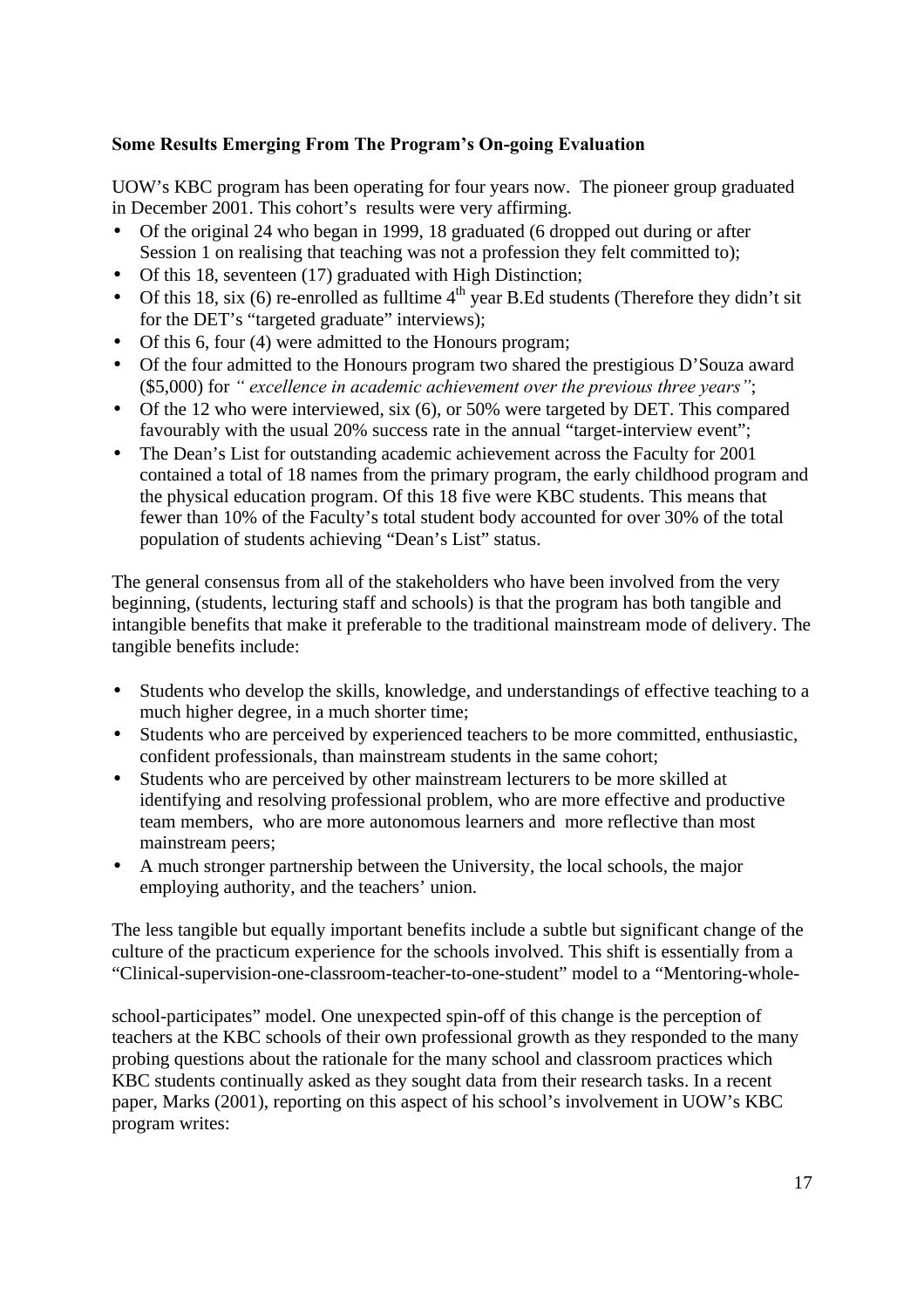*Research strongly supports the conclusion that reflection does enhance teaching and learning. In our school experience since 1999, reflective practices amongst the staff have developed:*

*1) as a result of taking on mentoring roles for the KBC program; and*

*2) as a result of collegial management and supervisory styles becoming the philosophical base of our school.*

*In essence the KBC program operated as the vehicle for the implementation of reflection through the mentoring role. . . (Marks 2001, p9)*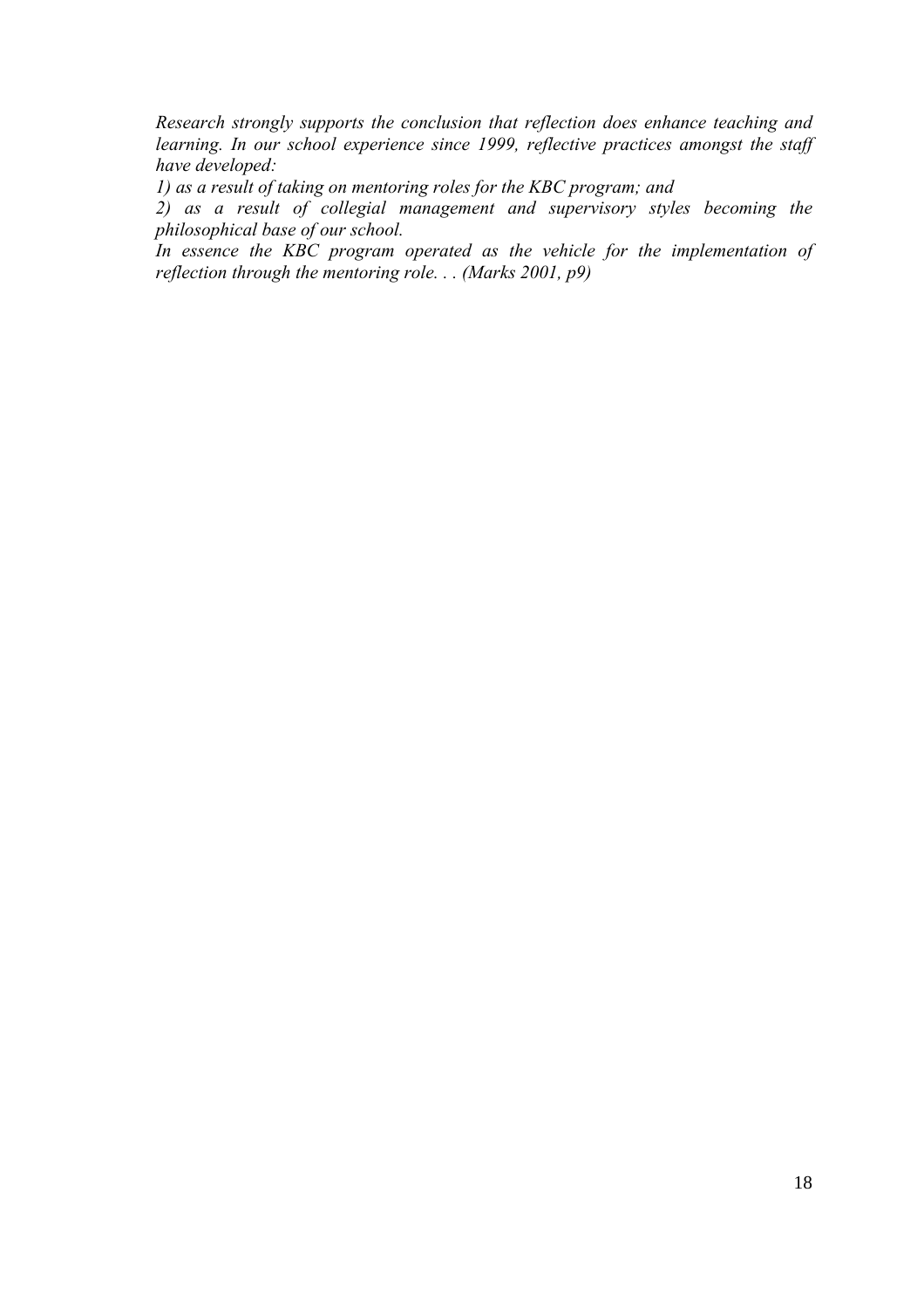### **References**

ACDE (1998). *Preparing a profession: Report of the national standards and guidelines for initial teacher education project.* Canberra: Australian Council of Deans of Education.

ACDE (2001). *New Learning: A Charter for Australian Education*. Canberra: Australian Council of Deans of Education.

ACE (2000). *Standards of professional practice for accomplished teaching in Australian classrooms: A national discussion paper.* Canberra: Australian College of Education, Australian Curriculum Studies Association, Australian Association for Research in Education Joint Paper.

ACE (2001). *Teacher standards, quality and professionalism: Towards a nationally agreed framework.* A statement by the Australian College of Education.

Armour, L. & Booth, E. (1999). *Analysis of a questionnaire to primary educators at schools accepting students for the six week extended practicum*. Report for the Faculty of Education: The University of Wollongong.

Auchmuty, J. (1980). *Report of the national inquiry into teacher education (Australia).* Canberra: AGPS.

Australian Science Teachers Association (2000). *Professional standards project briefing paper, no. 2.*  www.asta.edu.au.

Barker, R.G. (1967) *Ecological Psychology*. Stanford University Press, CA.

Correy, P. (1980). *Teachers for tomorrow: Continuity, challenge and change in teacher education in NSW: Report of the committee to examine teacher education in NSW.* Sydney: Govt. printer.

Darling-Hammond, L. (1997). *The right to learn: A blueprint for creating schools that work.* San Francisco: Jossey Bass.

Duch, J. B. (1995). 'What is Problem-Based Learning?' from The Newsletter for the *Centre for Teaching Effectiveness*, University of Delaware. Available URL: http://www.udel.edu/pbl/cte/jan95-what.html

Grant, L.M. (1994) *An evaluation of the effectiveness of preservice language education in one university* Unpublished Honours Thesis, Faculty of Education, University of Wollongong, NSW. Australia

Hewitt, J., Brett, C., Scardamalia, M., Frecker, K. & Webb, J. (1995*). Schools for thought: Transforming classrooms into learning communities.* Paper Presented at the American Educational Research Association, Annual Conference. San Francisco. Available URL: http://csile.osie.utoronto.ca/abstracts/kn\_build/ (cited in Kiggins, J, 2001)

Ingvarson, L. (1998). Professional development as the pursuit of professional standards: The standards-based professional development system. *Teaching and Teacher Education, 14*, 127-140.

Kiggins, J. (2001) *From Project to Program: The Evolution of an Alternative Teacher Education Model*. Paper Presented at the AARE Conference Fremantle 2-6 December.

Kiggins, J., (1998) *Problem- Based Learning & Mentoring In Pre-Service Teacher Education: A Review of the Literature*. Unpublished monograph, Faculty of Education, University of Wollongong, NSW

Lovat, T., Gore, J. & Sirasch, S. (in press). Case studies of site based teacher education at The University of Newcastle. In A. Kruger (ed) *Site based teacher education: Report of a DETYA commissioned study on site based teacher education in Australia.* Canberra: Department of Education Training and Youth Affairs.

Marks, W. (2001), *'My thoughts on KBC an alternate mode of teacher training*.' Paper presented at " Challenging Futures Conference", University of New England, Armidale,.NSW

NBPTS (1999). *The five propositions of accomplished teaching.* www.nbpts.org.

Newmann, F. & associates (1996). *Authentic achievement: Restructuring schools for intellectual quality.* San Francisco: Jossey Bass.